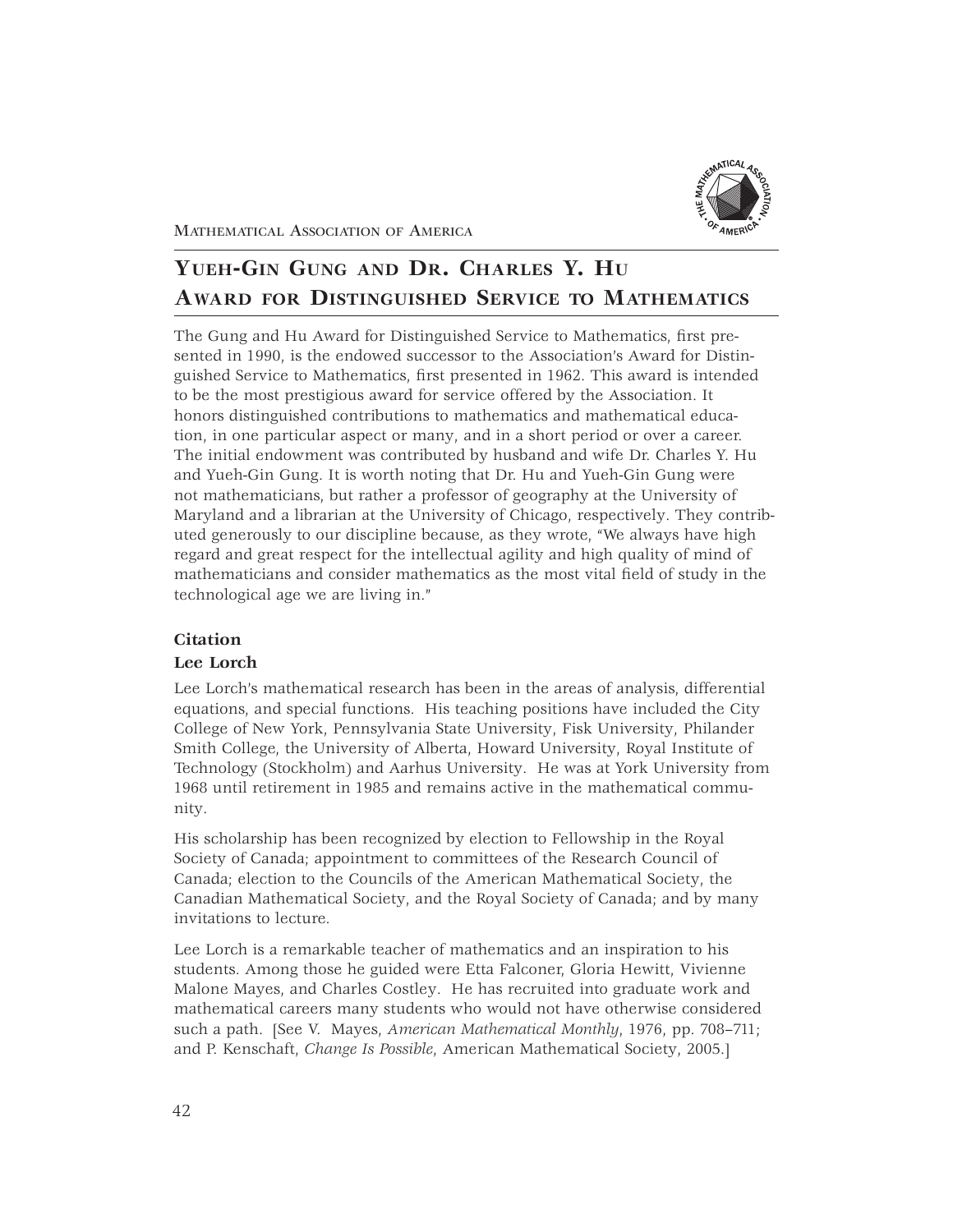During the early organization of the Association for Women in Mathematics, Lee gave sage advice about the value of inclusiveness in supporting effective advocacy. He is responsible for the appearance of the preposition "for" in place of the initially proposed "of" in the name of the AWM.

Throughout his career he has been a vocal advocate and energetic worker for human rights and educational opportunities. His interventions, especially in the 1950's, led to changes in the policies and practices of the AMS and the MAA that ensured that all mathematicians could participate in the official events of these organizations. While his actions have not solved all the problems he addressed, surely his energy has contributed to much progress.

As an example, we cite events surrounding a meeting in 1951 held in Nashville. Lee Lorch, the chair of the mathematics department at Fisk University, and three Black colleagues, Evelyn Boyd (now Granville), Walter Brown, and H. M. Holloway, came to the meeting and were able to attend the scientific sessions. However, the organizer for the closing banquet refused to honor the reservations of these four mathematicians. (Letters in *Science*, August 10, 1951, pp. 161–162, spell out the details). Lorch and his colleagues wrote to the governing bodies of the AMS and MAA seeking bylaws against discrimination. Bylaws were not changed, but non-discriminatory policies were established and have been strictly observed since then.

For his life-long contributions to mathematics, his continued dedication to inclusiveness, equity, and human rights for mathematicians, and especially his profound influence on the lives of minority and women mathematicians who have benefited from his efforts, the MAA presents this Yueh-Gin Gung and Charles Y. Hu Award for Distinguished Service to Mathematics to Lee Lorch.

#### *Biographical Note*

Lee Lorch, FRSC, is professor emeritus at York University in Toronto. Born in New York, his undergraduate studies were at Cornell. He holds a PhD from the University of Cincinnati, mentored by Otto Szasz.

While in the U.S. Army during the war and shortly before going overseas, he married Grace Lonergan, a Boston school teacher. She was dismissed for committing matrimony and became the first Boston teacher to contest that policy, but lost. A plaque commemorating her pioneering struggle and celebrating her subsequent civil rights activities now adorns the entrance to a Boston public school. Their participation in the struggle against housing discrimination cost Lorch two jobs in quick succession. Moving south, their efforts to speed the end of segregation in public education, as mandated by the Supreme Court (1954), cost Lorch the last two posts he was able to obtain in the U.S. He was summoned before the House Committee on Un-American Activities and cited for "contempt" for refusing to say whether he had ever been a member of the Communist Party. He was acquitted. Grace Lorch was called before the Senate Subcommittee on Internal Security, where she also refused to answer political questions. Years